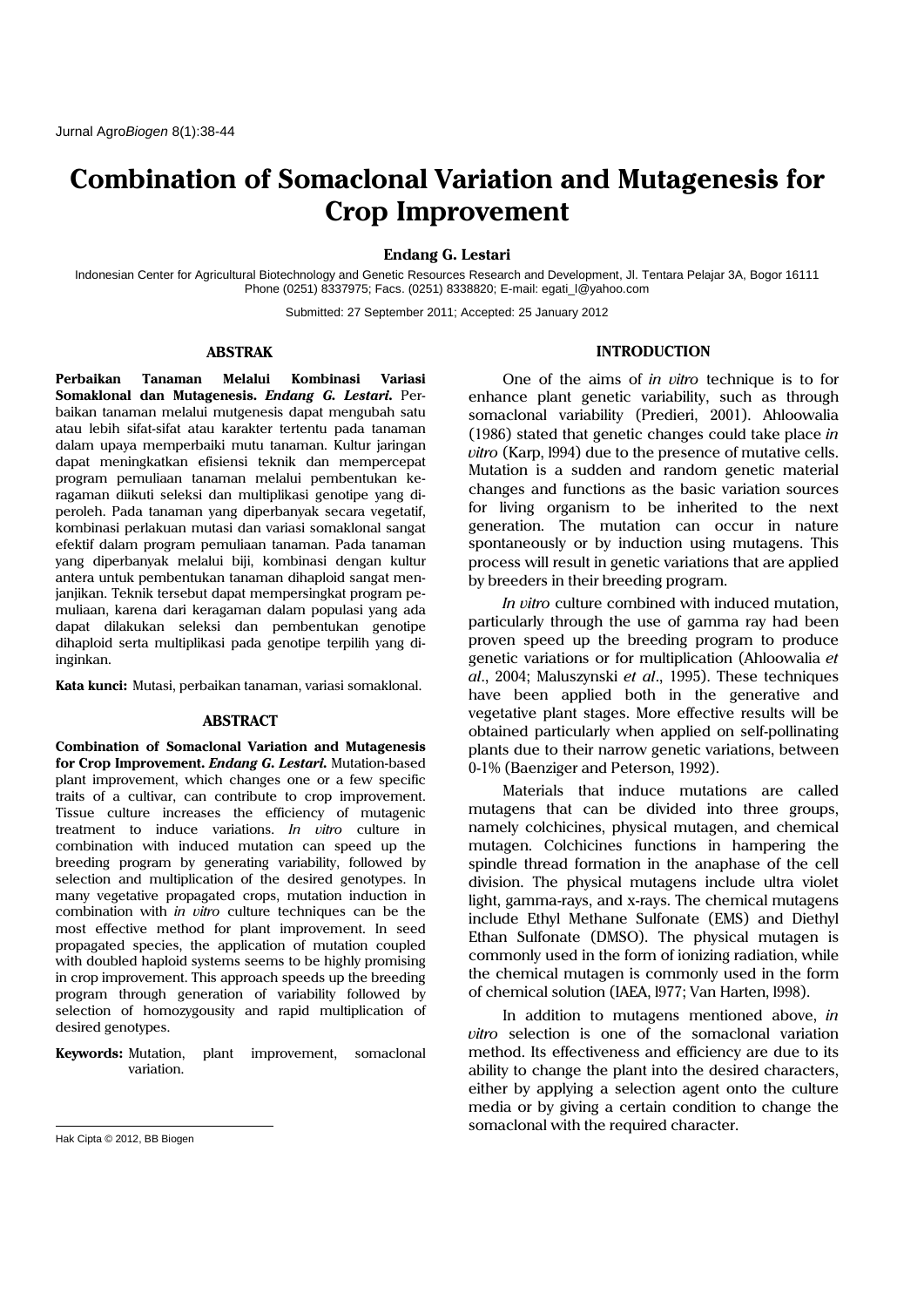# **SOMACLONAL VARIATION AND** *IN VITRO* **SELECTION**

## **Somaclonal Variation**

Somaclonal variation is a genetic variation in a plant occured during *in vitro* or cell culture (Karp, l994; Ahloowalia, l986). The variation can take place due to several factors, such as (1) chromosome multiplication, (2) change in chromosome structure, (3) somatic cross-breed or change of chromatic sister, (4) gene amplification and deletion, (5) jumping particles, and (6) chariotype change (Larkin and Scowcroft, l981; George and Sherrington, 1984; George, l993; Maluszynski *et al*., l995; Duncan *et al*., l995), as well as a change in promoter sequence and deletion of the introns (Ahloowalia, 1997). Mutation is expected to occur to one gene toward the expected character (Bozorgipour and Snape, l997). Meanwhile, somaclonal variation could take place at the dominant or to the recessive gene including the sole gene (Broertjes and Van Harten, l988).

Factors that could effect somaclonal variations in the cultured cells are ages of culture, sources of explants, pathways of regeneration, genotypes of the donor plant, environmental conditions during the culture, types and concentrations of plant growth regulators in the culture media, and presence or absence of *in vitro* selective agents (Larkin and Scowcroft, 1981; Maliga, l984; Smith *et al*., 1993). Genetic variations are sources for plant breeding and biotechnology that provide an easy access to innovative genetic variations to support the breeding program (Anwar *et al*., 2010).

## *In Vitro* **Selection**

Through *in vitro* selection, cell population resulted from the somaclonal variation could be selected for their particular characteristics such as tolerances to drought, low temperature, A1 stress, acid soil, plant diseases. Recently, the global warming has caused decrease in the food production. To overcome this problem, new improved varieties must developed for tolerance to the new environmental condition, particularly the high temperature.

*In vitro* selections of particular cells to improve tolerance to water stress have been reported such as in *Vigna radiata* L. (Gulati and Jaiwal, l993), *Capsicum annum* L (Santoz-Diaz and Ochoa-Alejo, l994), and *Brassica juncea* (Gangopadhyay *et al.,* l997). Shoot regenerants with drought tolerance has been obtained from *Nicotiana plumbaginifolia* (Sumaryati *et al*., l992), *Sorghum bicolor* L. (Duncan *et al*., l995; Gupta, l997), rice (*Oryza sativa* L.) (Adkins *et al*., l995), and *Lycopersicon esculentum* (Bressan *et al*., 1981).

Lack of water is one of the most important environmental disturbances that influence the distribution of many species from year to year. The tissue culture method is a novel approach to solve this problem. The main idea is to use cultured cells as the selection units instead of the whole plants. This method is based on spontaneous or induced mutation *in vitro* followed with selection of resistant cells on a medium containing a selective agent and subsequent regeneration of the surviving resistant cells.

Polyethylene glycol, a non-penetrable and nontoxic osmotic compound, lowers water potential of the medium and has been used to stimulate drought stress in plants. Genetic improvement through *in vitro* selection of Satsuma *mandarin* orange (*Citrus unshiu* Marc.) for tolerance to water stress resulted in downsizing of the fruit but improving the fruit water content (Morinaga and Rykes, 2001).

# **COMBINATION OF SOMACLONAL VARIABILITY AND MUTAGENESIS**

Tissue culture has a potential for improving effectiveness of mutation induction in several aspects. Primarily, it offers several choices of plant material to be treated with the mutation induction technique. For examples, *in vitro* axillary buds, organs, tissues, and cells are more suited than *in vivo* buds. Tissue culture also allows for handling of a large population for mutagenic treatment, selection, and cloning of selected variants (Jain, 2001). It also offers a rapid execution of propagation cycles of subculture aimed to distinguish the mutated from the non-mutated sectors (Ahloowalia, 1998). Frequency of somaclonal variation is determined by a number of factors, including genotypes, sources of explants, duration of culture, and composition of medium (Skirvin *et al*., 1994; Duncan, 1995).

## **PHYSICAL AND CHEMICAL MUTAGENESIS**

Both physical and chemical mutagens contain nuclear energy to change the plant genetic material, and the process is called physical and chemical mutagenesis.

#### **Physical Mutagenesis**

The types of irradiation potentially available for mutagenesis are ultraviolet radiation (UV light) and ionizing radiation (using x-rays, gamma-rays, alpha and beta particles, proton, and neutrons). The effect of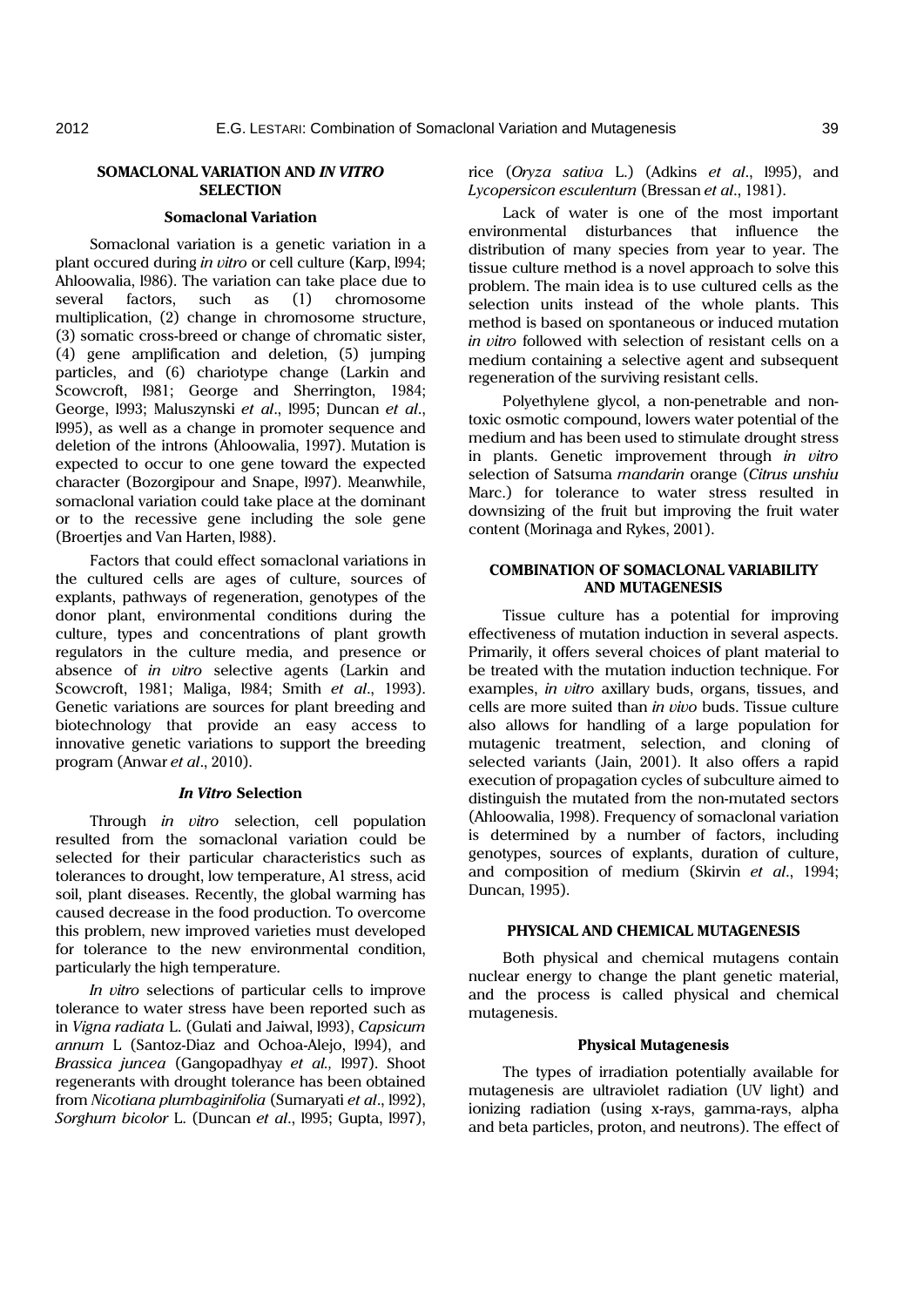UV light on DNA is to create pyrimidine dimers that act in blocking the DNA transcription and replication with only a small portion of it is mutated (Britt, 1996). Ionizing radiation penetrates deeper into the plant tissue and can induce various types of chemical changes. Britt (l996) provided a complete overview on changes that can occur at gene, chromosome, and genome levels, including chromosomal break down, inversion, duplication, translocation, and point mutation. The x-rays and gamma-rays have been most widely used in ionizing radiation and most effective in fruit breeding.

One of the first steps in mutagenic treatment is estimation of the appropriate dose of mutagen to apply. The unit of the dose of radiation energy absorbed is Gy (Gray), which is equivalent to  $1 \text{ J kg}^{-1}$  or equivalent to 100 rad. The choice of the dose of mutagen to apply for the highest probability of success for useful mutant rescue is left to the breeder's experience on the specified plant material, its genetics and physiology. Radio-sensitivities of plant materials varied with species and cultivars, physiological conditions of plant and plant organs, as well as with manipulation of the irradiated plant material before and after treatment with the mutagen. Correlations between the physiological status of the plant and its radio-sensitivity is often determined by water content of the plant tissue, since water molecules are most frequently become primary targets of the ionizing radiation. To avoid negative effects of mutation, most researchers preferred the use of relatively low doses of irradiation (Predieri, 2001).

For breeding purposes, the mutagen used need to have low somatic but strong genetic effects to the plant. After treatment, however, growth of the culture needs to be sustained as to overcome primary irradiation injuries and to allow for evaluation of treatment efficiency. The culture can either be irradiated during the growth proliferation or then transferred rapidly to a fresh medium to avoid the formation to toxic compound (Ahloowalia, l998).

The plant tissue irradiation is affected by hyperhydricity that can increase the frequency of induced mutation (Cassells *et al*., 1998). Variants of internode length or fruit colour of trees derived from shoots irradiations with 30 and 40 Gy were identified in the field. Radio-sensitivities of micro-cuttings have also been investigated through tissue culture of pear (*Pyrus communis* L.) cv. 'Doyenne du Comice'. Proliferating cultures occurred through x-rays irradiations at doses ranging from 10 to 60 Gy.

#### **Chemical Mutagenesis**

The chemical mutagens most commonly used for mutation induction in plants belong to the class of alkylating agents, such as ethyl methane sulfonate (EMS); diethyl sulphate (DES), ethylene mine (EI); ethyl nitroso urethene (ENU), ethyl nitroso urea (ENH), methyl nitroso urea (MNH), and azides. As compared to the physical mutagens, chemicals mutagens may give rise relatively more to gene mutations than to chromosomal changes. Assessments of  $LD_{50}$  for the chemical mutagens are done by varying concentrations and duration of the mutagen treatments, solvent used (e.g. DMSO), and pH of the solution. EMS have been used for induced mutation on banana shoot tips followed by regenerating adventitious buds. Chemical mutagens has also been used in banana (*Musa* spp. AAA group) to produce tolerant variants to fusarium wilt (*Fusarium oxysporum*  f. sp. *cubense*) (Predieri, 2001). Purwati (2006) obtained 9 highly susceptible and one susceptible banana variants to *F. oxysporum* f. sp. *cubense*  infection from banana somaclones by mutation induction with EMS.

#### **Colchicines as Mutagen**

Colchicines have been widely used in increasing the level of ploidy (Van Harten, 1998). This mutagen is important in banana cross-breeding. Colchicines was used to obtain tetraploid banana by immersing shoot tips of the diploid clone 'SH-3362' in a liquid Murashige-Skoog (MS) medium containing 0-1% (2.5 mM) colchicines.

Mechanisms that govern induction of somaclonal variation during cell culture include gene amplification, single nucleotide base change, transposon migration, altered methylation status, chromosome instability, chromosome inversion, single gene mutation, translocation, cytoplasmic genetic changes, ploidy changes, as well as rearrangement and partial deletion of chromosome (Evans and Sharp, 1986; Maliga, 1984; Shoemaker *et al*., l981; Cassels *et al*., 1991). Some of the consequences of the high mutation frequency are chimeras, pleiotropy, instability, and epigenetic variations (Cassels *et al.,*  1991; Jones, 1990; Smith *et al.,* 1993). Useful variations must be stable, durable, and inherited in the Mendelian fashion, while not altering other agronomic or economic importance traits of the donor parents (Cassels *et al*., 1991; Smith *et al*., 1993).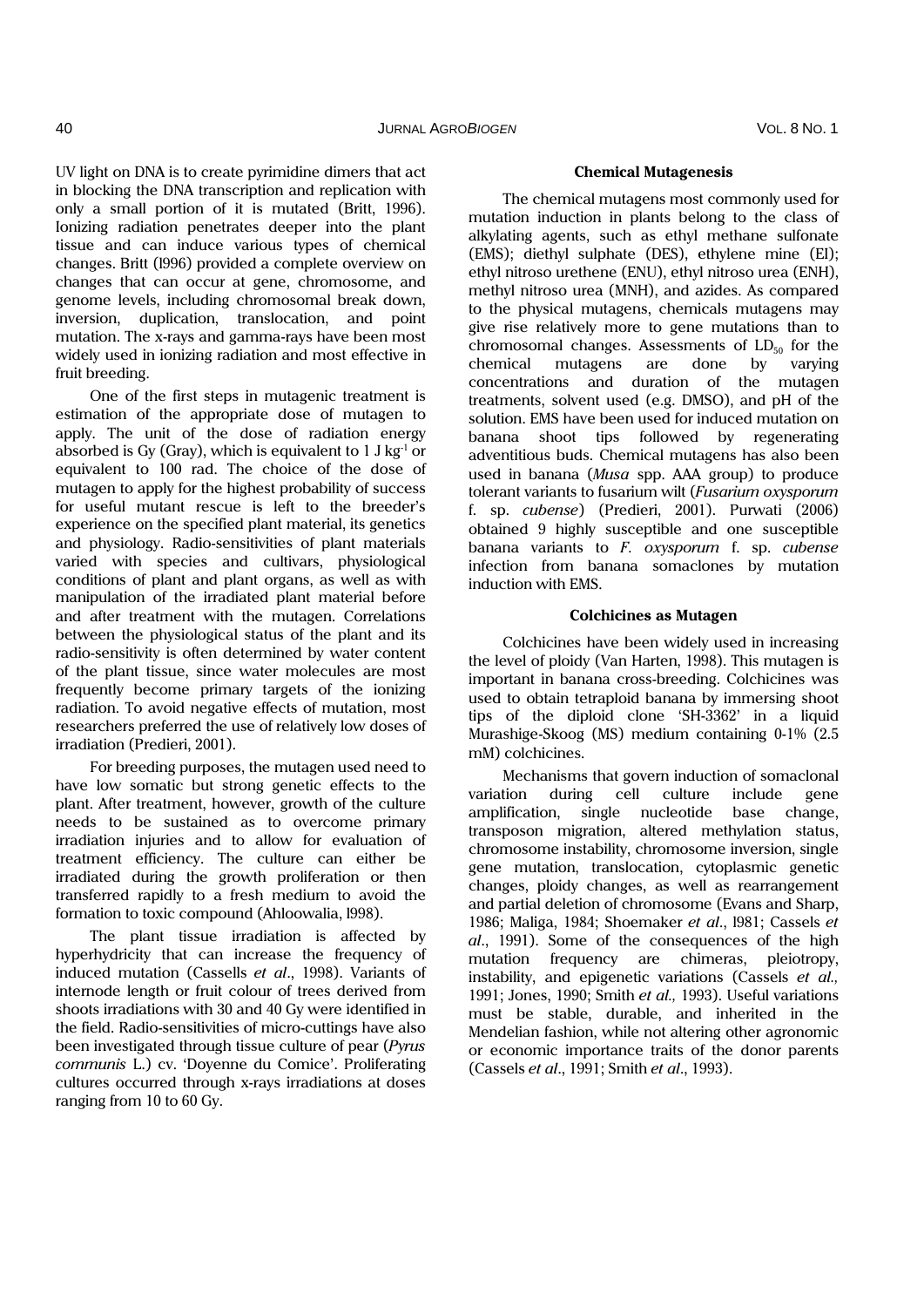## **GENETICS CHANGES FOR THE DEVELOPMENT OF NEW CROP VARIETIES**

This variations produced through crossing are recombined to produce new and desired gene recombinants. When the existing germplasm fails to provide the desired recombinants, it is then necessary to resort to others sources of variation. Since spontaneous mutations occur with an extremely low frequency, the mutation induction techniques provide tools for rapid creation and increase of variability in crop species. Most product of the induced mutation is recessive and deleterious from a breeding point of view. Despite limitations of the induced mutation, it contributed significantly to plant improvement worldwide, and in some cases it has made an outstanding impact on productivities of some crops.

#### **SOME RESEARCH RESULTS**

The FAO/IAEA Mutant Varieties Database indicators that contained more than half of the induced mutant varieties were released in the last decade. Of the crop species group, 769 mutant varieties were developed directly from mutant progenies and 506 varieties were dominated with cereals. Rice is in the first place with 318 varieties, followed by barley, wheat, maize, durum wheat, and others (oat, millet, sorghum, rye and dura).

Most of the rice mutant varieties (215) were released as direct mutants, which means direct seed multiplication from selected mutants (Table 1). Semidwarfness (126) and earliness (110 varieties) were characters most often selected in the treated population. On the list of improved characters were also desired characters for increasing sustainability in rice production, such as cold tolerance (6), salt tolerance (9), and photoperiod sensitivity (5). In rice, as in other crops, radiation was more often used to generate desirable traits (190 varieties), while 23 rice varieties were induced by chemical mutagenesis (Maluszynski *et al*., l995). Some mutant rice varieties have given considerable economic impacts. Rutger (1992) presented data on 11 mutant varieties that were cultivated annually in areas of over 100.000 ha each. Among them was the Chinese varieties Zhefu, which was grown in 1.400.000 ha area and variety Yuanfengzao with an area of about one million ha.

The first mutant variety released in Indonesia is probably the x-ray induced tobacco variety 'Clorina F1' that was released in 1934. The next mutant variety is cotton variety 'M.A.9' that was developed in India anf released in 1948, almost 15 year later (Maluszynski *et al*., 1995).

According to the Mutant Varieties Database (MVD), the mutation techniques have been applied on crop improvement in more than 60 countries all over the continents. The list of the crops and the plant species in which induced mutations have used led to the release of at least one improved variety that has recently reached 175 entities. This also included the ornamental and decorative plant species category. Table 2 shows some of the mutant rice varieties that have been released.

The mutant species have recently been as valuable as the traditional crops and frequently even more important in the developing countries for foreign currency income. Induced mutation have been proven the most rapid, direct, and cheap approach to develop new and attractive flower or ornamental plant varieties. A total of 552 mutant varieties of 40 ornamental and decorative plant species have been developed using the various induced mutation techniques and propagation systems and released.

Recent developments in tissue culture and molecular genetics have brought new tools for

**Table 1.** Plant characters that have been improved by induced mutations and number of the mutant varieties available.

| Character                 | Number of mutant varieties |
|---------------------------|----------------------------|
| Semi-dwarfness            | 126                        |
| Earliness                 | 110                        |
| Tillering                 | 24                         |
| <b>Tallness</b>           | 23                         |
| Grain quality             | 16                         |
| <b>Blast tolerance</b>    | 14                         |
| Adaptability              | 12                         |
| Glutinous endosperm       | 12                         |
| Salt tolerance            | 9                          |
| Cold tolerance            | 6                          |
| Photoperiod insensitivity | 5                          |
| Lateness                  | 2                          |

Sources: FAO/IAEA Mutant Variety Database (1993). (http:/www.mvgs.iaea.org).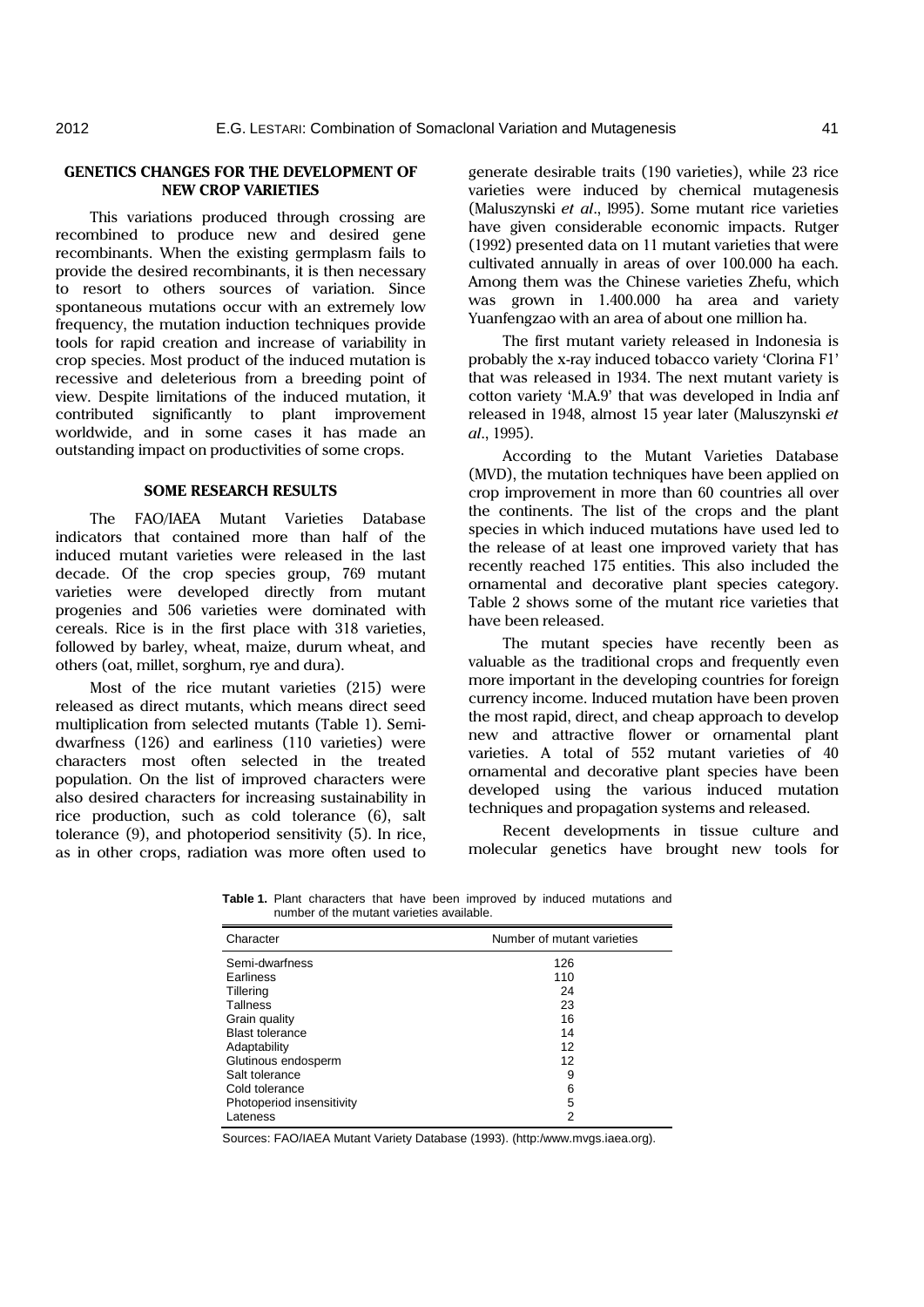| Mutant variety | Country of release | Year of release, and mutagen used                |
|----------------|--------------------|--------------------------------------------------|
| 6В             | Vietnam            | 1986, cross with gamma ray Induced var atomita 2 |
| $A-20$         | Vietnam            | 1990, cross with MNH Induced mutant              |
| Atomita 2      | Indonesia          | 1983, gamma rays                                 |
| Cahangwei 19   | China              | 1978, gamma rays                                 |
| Emai No. 9     | China              | 1980, gamma rays                                 |
| Fuxuan No. 1   | China              | 1968, gamma rays                                 |
| Jiaxuan No. 1  | China              | 1974, gamma rays                                 |
| Liayoan 2      | China              | 1992, gamma rays                                 |
| Mohan-CSR4     | China              | 1983, gamma rays                                 |

**Table 2.** Mutant rice varieties with improved salt tolerance through induced mutation, country and year of release, and the mutagen used.

Sources: FAO/IAEA Mutant Varieties Database (1993). (http://www.mvgs.iaea.org).

generating mutations. Somaclonal variation that was generated through an *in vitro* system has also been proven to be useful for development of crop mutants. Different characters can be selected under *in vitro* conditions. Insertion mutagenesis and retrotransposon activation will also contribute soon to the MVD. Nevertheless, mutation techniques are important not only for germplasm enhancement, but also necessary for identification of gene function and structure.

The fruit industry relies on limited numbers of clonally propagated cultivars established on the recognized fruit quality parameters and consumer familiarity of the product, and is very reluctant to changes. This has limited the use of cross-breeding in fruits, as fruit cultivars are generally highly heterozygous and progenies from cross breeding express a large number of traits that are different from their parents. Other specific problems such as polyploidy, incompatibility, apomixes, and long juvenile period may be used to obtain useful recombination as a laboratories task (Broertjes, l976). In contrast, induced mutation change only one or a few specific traits of an elite cultivar that can contribute to fruit improvement without upsetting requirements of the fruit industry or the consumers.

In fruit crops, mutagenesis has already been used to introduce many useful traits affecting plant size, blooming time and fruit ripening, fruit colour, self compatibility, self-thinning, and resistance to pathogens (Donini, 1982). It has also been used in selection of variants for increased resistance to pest, diseases, and herbicides. Induced mutations using gamma-rays have been applied effectively on several *Citrus* spp. Gamma-rays irradiation on bud woods (scions) produced higher frequencies of mutation leading to the production of new variants as compared to the non-treated control. Selection and testing of *Citrus* trees derived from mutations took several years before the plants can be used commercially. In recent studies, induced mutagenesis on *Citrus* could improve characters derived from the original variety three years after mutation of the bud wood, showed in the form of seedless character, as well new flesh and skin colour. Although this has not been the final results, the procedure was much faster than the conventional hybridization technique. In *Citrus,* several attempts have been made at inducing characters variability such as seedless, spineless, and colour changes in fruit and juice (Maluszynski *et al*., 2001). Radiosensitivities (LD<sub>50</sub>) of acute exposure on *Citrus* that ranges from 40-100 Gy (Sanada and Amano, 1996) are depending on the species and varieties, seeds, floral stage embryos, and *in vitro* material of *Citrus* exposed to the Gammarays.

By the mutation technique and *in vitro* selection using fusaric acid 45 mg/l, yellow ambon banana grown in bacterial wilt endemic area could produced fruits (Lestari *et al*., 2006; 2009). In addition, crop irradiation programs that have been done in the National Atomic Energy Agency (BATAN) had successfully produced several superior varieties of mungbean, soybean, rice, and cotton. Some of the rice varieties are Atomita I (1982), Atomita 2 (1983), Atomita 3 (1990), Atomita 4 (1991), and upland rice varieties Situgintung (1992), Cilosari (1996), Woyla and Meraoke (2001), Kahayan, Winongo and Diah Suci (http//www.batan.go.id).

The adaptation and stability tests of selected rice numbers in three locations with different altitudes showed sufficiently significant results. The rice varieties were suitable for planting at Gunung Putri, Cipanas (1200 m above sea level, asl.), Pacet, Cianjur, (950 m asl.) and Cicurug, Sukabumi (540 m asl.). The genotypes that were stable and adaptive to the three locations were 1B, 1C, 1D, 6B, and 15. Genotypes 3 and 7 were adaptive specifically at Pacet area, 5A was adaptive to Gunung Putri, and genotype 4 was adaptive to Cicurug (Syukur *et al*., 2011).

The somaclonal technique shows its advantage particularly in increasing the genetic variation. Using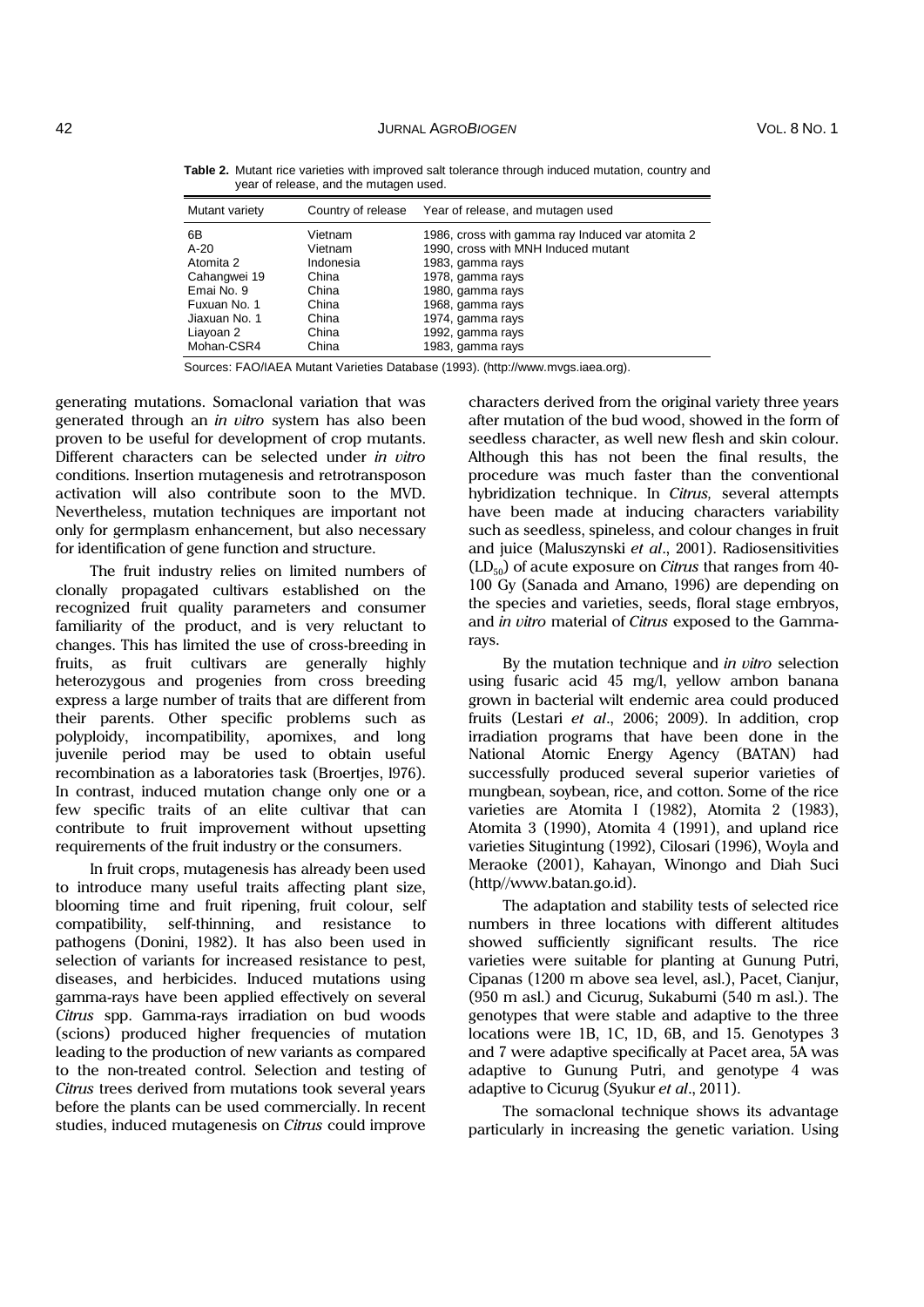this technique, therefore, new superior varieties with considerable tolerances to biotic and abiotic stresses have been established. In general, it could be stated that varietal improvement could be quickly conducted by *tissue culture.* 

The characters of the new somaclone varieties, however, could not be precisely predicted. A number of mutation treatments need to be given to obtain the desired varieties. Through *in vitro* selection, however, new genetic changes could be directed to the achievement of the desired characters.

## **CONCLUSION**

In an attempt to increase plant qualities such as yield, plant architecture, fruit colour, pest resistance, salt tolerance, drought tolerance, and heat tolerance, application of somaclonal and *in vitro* culture technique proved to be effective for engineering of superior crop varieties.

#### **REFERENCES**

- Adkins, S.W., R. Kunanuvatchaidah, and I.D. Godwin. 1995. Somaclonal variation in rice-drought tolerance and other agronomic characters. Aust. J. Bot. 43:201-209.
- Ahloowalia, B.S. 1986. Limitations to the use of somaclonal variation in crop improvement. *In* J. Semal (*ed*.) Somaclonal Variation and Crop Improvement. Martinus Nijhoff, USA. p. 14-27.
- Ahloowalia, B.S. 1997. Improvement of horticultural plants through *in vitro* culture and induced mutations. Hort Biotech. *In* A. Altman and M. Ziv (*eds*.) *In Vitro* Culture and Breeding. Acta Hort*.* p. 545-549.
- Ahloowalia, B.S. 1998. *In vitro* techniques and mutagenic for the improvement of vegetatively propagated plants. *In* S.M. Jain, D.S. Brar, and B.S. Ahloowalia (*eds.*) Somaclonal variation and induced mutation in crop improvement. Kluwer Academic, Dordrecht. p. 293-309.
- Ahloowalia, B.S., M. Maluszynski, and K. Nichterlein. 2004. Global impact of mutation-derived varieties. Euphytica 135:187-204.
- Anwar, N., A. Kikuchi, and K.N. Watanabe. 2010. Assessment of somaclonal variation for salinity tolerance in sweet potato regenerated plants. African J. Biotechnol. 9(43):7256-7265.
- Baenziger, P.S. and C.Y. Peterson. 1992. Genetic variation its origin and use for breeding self-pollinated species. *In*  H.T. Stalker and J.P. Murphy (*eds.*) Plant Breeding in the 1990<sup>s</sup>. CAB International, Kew, Surrey. p. 69-92.
- Bozorgipour, R. and J.W. Snape 1997. An assessment of somaclonal variation as a breeding tool for generating herbicide tolerant genotypes in wheat (*Triticum aestivum* L.)*.* Euphytica 94:335-340.
- Bressan, R.A., P.M. Hasegawa, and A.K. Handa. 1981. Resistance of cultured higher plant cells to polyethylene glycol induced water stress. Plant Sci. Lett. 21:23-30.
- Britt, A.B. 1996. DNA-damage and repair in plants. Ann. Rev. Plant Physiol. Plant Mol. Biol. 47:75-100.
- Broertjes. C. 1976. Mutation breeding of autotetraploid Achimenes cultivars. Euphytica 25(1):297-304.
- Broertjes, C. and A.M. Van Harten. 1988. Applied mutation breeding for vegetatively propagated crops. Crop Sci. p. 345.
- Cassells, A.C., M.L. Deadman, C.A. Brown, and E. Griffin. 1998. Field resistance to late blight (*Pytophtora infectans* (Mont.) De Bary in potato (*Solanum tuberosum* L.) somaclones associated with instability and pleiotropic effects. Euphytica 57:157-167.
- Duncan, R.R., R.M. Wascom, and M.W. Nabors. l995. *In vitro* screening and field evaluation of tissue-cultureregenerated sorghum (*Sorghum bicolor* L. Moenth.) for soil stress tolerance. Euphytica 85:371-380.
- Donini, B. 1982. Mutagenesis applied to improve fruit trees: Techniques, methods and evaluation of radiationinduced mutation. IAEA, Vienna. p. 29-35.
- Evans, D.A. and W.R. Sharp. 1986. Application of somaclonal variation. Bio Technology 4:528-532.
- FAO/IAEA Mutant Variety Database. http:/www.mvgs. iaea.org [25 Agustus 2011].
- Gangopadhyay, G.S., Basu, and Gupta. l997. *In vitro* selection and physiological characterization of NaCl and mannitol-adaption callus lines in *Brassica Juncea.* Plant Cell Tiss. Org. Cult. 34:35-41.
- George, E.F. and P.D. Sherington. l984. Plant propagation by tissue culture. Handbook and Directory of Commercial Laboratories. Exegetics Lim. England. p. 709.
- George, E.F. 1993. Plant propagation by tissue culture. Part 1 The Technology Exegetics Lim. England. p. 1361.
- Gulati, A. and P.K. Jaiwal. 1993. Selection and characterization of mannitol-tolerant callus lines of *Vigna radiata* (L.) wilczeck. Plant Cell Tiss. Org. Cult. 34:35-41.
- Gupta. l997. Crop improvement. Stress tolerance. Science 2:296.
- IAEA. 1977. Manual on mutation, viability and population structure. Acta Agric. cand. IV. p. 601-632.
- Jain, S.M. 2001. Tissue culture-derived variation in crop improvement. Euphytica 118:153-166.
- Jones, P.W. 1990. Disease resistance. *In* P.J. Dix (*ed*.) Plant Cell Line Selection. VCH Verlagsgesellshaft. Weinheim. p. 113-149.
- Karp, A. l994. Origins, causes and uses of variation in plant tissue cultures *In* I.K. Vasil and T.A. Thorpe (*eds.*) Plant Cell and Tissue Culture. Kluwer Acad Publisher. Dordrecht. p. 139-151.